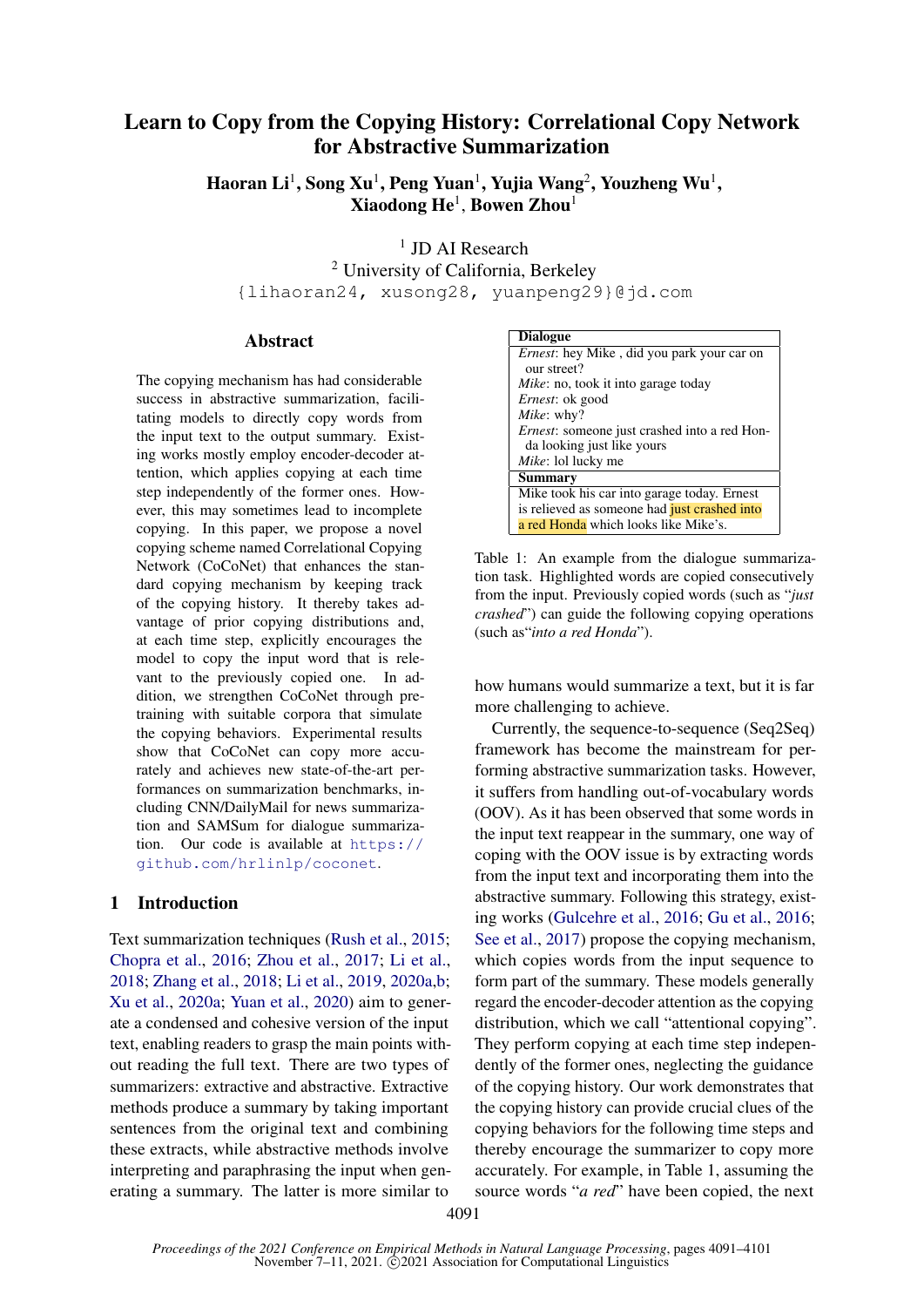copying operation for the following word "*Honda*" can be explicitly induced.

In this paper, we propose a novel copying architecture named Correlational Copying Network (CoCoNet) that can learn to copy from the copying history. We build CoCoNet based on the Transformer-based Seq2Seq architecture [\(Vaswani](#page-9-5) [et al.,](#page-9-5) [2017\)](#page-9-5) , which has shown superiority in various text generation tasks, such as machine translation and text summarization. More specifically, CoCoNet copies from the input text at each time step by selecting what is relevant to the previously copied word. It keeps track of the prior copying distribution and explicitly models the correlation between different source words by integrating semantic and positional correlations. We obtain the semantic correlations based on the encoder selfattention matrix as [Xu et al.](#page-9-6) [\(2020b\)](#page-9-6). Inspired by [Yang et al.](#page-9-7) [\(2018\)](#page-9-7), we represent positional correlations as a Gaussian bias, which considers the relative distances between source words and the scope of the local context when copying. The framework of our model is shown in Figure [1.](#page-2-0)

Furthermore, we enhance CoCoNet through pretraining with a self-supervised objective of text span generation with copying on the raw text corpora. Motivated by the work of [Zhang et al.](#page-10-1) [\(2020\)](#page-10-1), which has proven that pre-training resembling the downstream task leads to better and faster fine-tuning performances, we make sure our pretraining simulates the copying behaviors desired for the downstream summarization tasks. We divide each sequence in the corpora into two spans with some overlapping words, and the first span is used to generate the second in pre-training. We measure the overlap between the two spans based on ROUGE scores [\(Lin,](#page-8-7) [2004\)](#page-8-7) to ensure that there are enough words to be generated by copying.

Our main contributions are as follows:

- We propose a Correlational Copying Network (CoCoNet) for abstractive summarization. It tracks the copying history and copies the next word from the input based on its relevance with the previously copied one.
- We further enhance CoCoNet's learning of copying through self-supervised pre-training on text span generation with copying.
- CoCoNet achieves new state-of-the-art performances on news summarization and dialogue

summarization tasks, and experimental results show that CoCoNet can copy more accurately.

### 2 Related work

#### 2.1 Copying Mechanism

The copying mechanism is widely used in abstractive summarization. It allows models to directly copy words from the input to the output. [Vinyals](#page-9-8) [et al.](#page-9-8) [\(2015\)](#page-9-8) present the pointer network that uses attention distribution to select tokens in the input sequence as the output. [Luong et al.](#page-8-8) [\(2015\)](#page-8-8) propose to copy source words to the target sentence by a fixed-size softmax layer over a relative copying range. [Gulcehre et al.](#page-8-5) [\(2016\)](#page-8-5) leverage the attention mechanism to predict the location of the word to copy and apply a copying gate to determine whether to copy or not. [Gu et al.](#page-8-6) [\(2016\)](#page-8-6) propose to predict output words by combining copying and generating modes through a shared softmax function. [See et al.](#page-9-4) [\(2017\)](#page-9-4) introduce a copying probability to incorporate copying and generating distributions dynamically. [Bi et al.](#page-8-9) [\(2020\)](#page-8-9) adopt the copy mechanism in the language model pre-training. Existing works do not attempt to calculate the copying distributions based on the copying history, which is our focus.

# 2.2 Temporal Attention Mechanism

Our proposed copying mechanism is partially inspired by the temporal attention mechanism [\(Sankaran et al.,](#page-9-9) [2016\)](#page-9-9) that keeps track of previous attention scores and adjusts the future attention distribution by normalization with historical attention scores. This model has been proven effective in the text summarization task [\(Nallapati](#page-9-10) [et al.,](#page-9-10) [2016\)](#page-9-10). Similar ideas are also adopted by the coverage mechanism for image caption [\(Xu et al.,](#page-9-11) [2015\)](#page-9-11), machine translation [\(Tu et al.,](#page-9-12) [2016\)](#page-9-12), and text summarization [\(See et al.,](#page-9-4) [2017\)](#page-9-4), maintaining a coverage vector to record the attention history to compute future attention distributions. Temporal attention mechanism is designed to avoid repetitive or insufficient attentions. While our work aims to learn a better copying mechanism from the copying history.

### 3 Model

#### 3.1 Overview

The input of the text summarization task is a longer text,  $\mathbf{x} = (x_1, x_2, ..., x_S)$  of S tokens, and the output is a condensed summary,  $y = (y_1, y_2, ..., y_T)$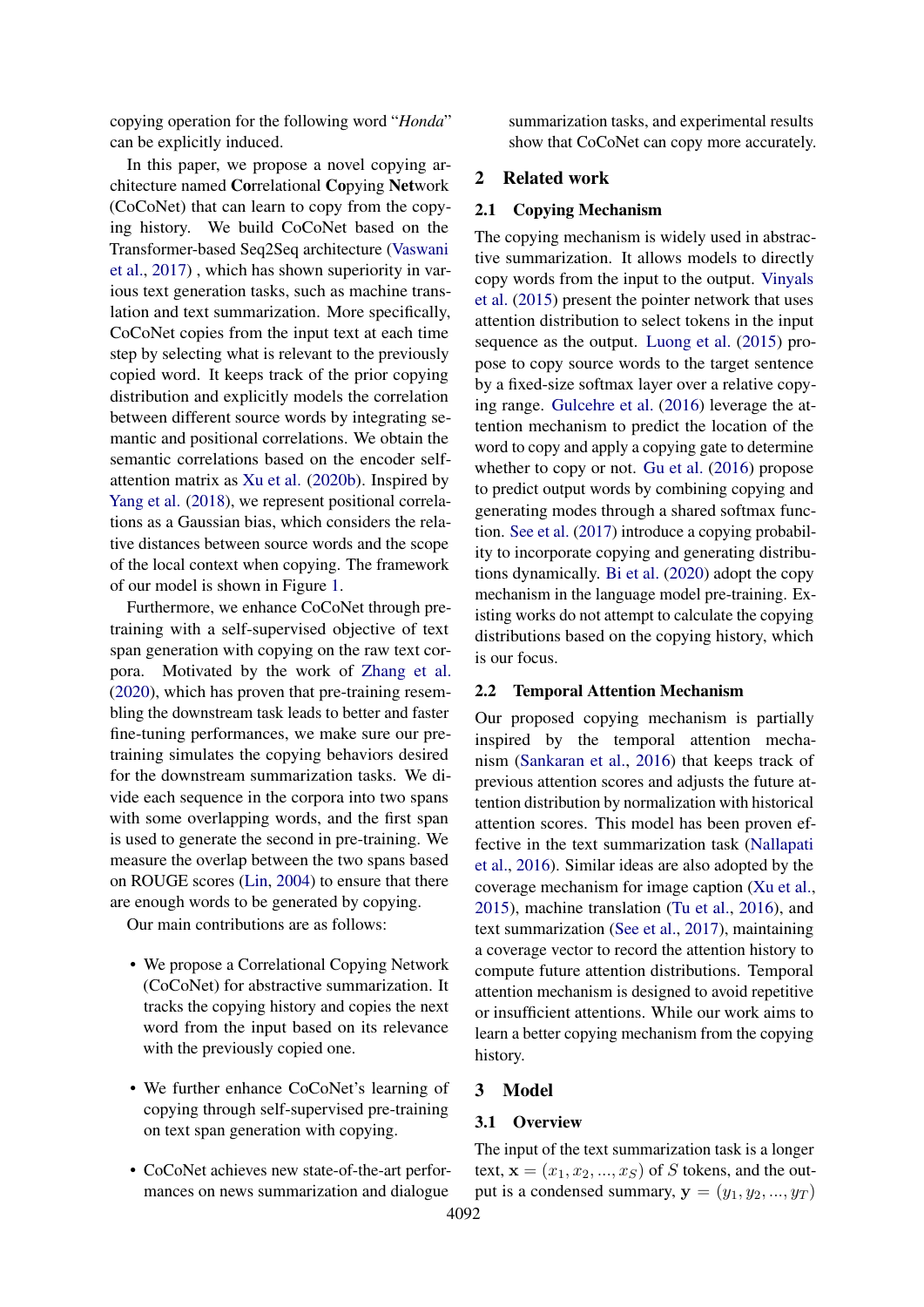<span id="page-2-0"></span>

Figure 1: The framework of our model that keeps track of the copying history and copies what is relevant to the previously copied word. The solid lines in *Semantic* and *Positional Correlation* denote stronger correlations than the dashed lines.

of  $T$  tokens. The hypothesis of our proposed CoCoNet is that the standard attentional copying mechanism can be enhanced by the copying history. For example, a source word that is relevant to the previously copied one is more likely to be copied at the current time step. We further pre-train CoCoNet with the objective of text span generation with copying, which aims to strengthen the learning of the copying mechanism.

#### 3.2 Transformer-based Seq2Seq Model

We adopt Transformer-based Seq2Seq architecture [\(Vaswani et al.,](#page-9-5) [2017\)](#page-9-5). The encoder of Transformer is a stack of  $N$  identical blocks, and each of them consists of two sublayers: a self-attention layer and a feed-forward layer. The encoder reads and converts the input sequence into the encoder's hidden states, h<sup>enc</sup>, as follows:

$$
\mathbf{h}^{enc} = f_{enc}(\mathbf{x}) \tag{1}
$$

The decoder has similar structures as the encoder, stacking M identical blocks consisting of a selfattention attention layer, an encoder-decoder attention layer, and a feed-forward layer. The decoder's hidden states, henc, are generated given the encoder's hidden states and the previously generated words, and then we get the generation distribution based on  $h^{enc}$ :

$$
h_t^{dec} = f_{dec}(\mathbf{h}^{enc}, y_{t-1})
$$
 (2)

$$
P_t^{gen}(w) = softmax(W_D h_t^{dec})
$$
 (3)

The maximum likelihood (ML) training objective aims to minimize the negative log-likelihood of the parameters as follows:

$$
\mathcal{L}_{ML} = -\sum_{t=1}^{T} log(P_t^{gen}(y_t))
$$
 (4)

# 3.3 Attentional Copying Mechanism

The copying mechanism facilitates the model in predicting output words by integrating copying and generating distributions as follows:

$$
P_t(y_t) = \lambda_t \cdot P_t^{gen}(w) + (1 - \lambda_t) \cdot P_t^{attCopy}(w)
$$
\n(5)

where  $\lambda_t$  denotes the copying probability, and  $P_t^{attCopy}$  $t_t^{lattice}$  (w) denotes the exiting copying distribution that is generally represented as the decoderencoder attention by existing works as follows:

$$
Q_t, K_i, V_i = h_t^{dec} W_Q, h_i^{enc} W_K, h_i^{enc} W_V
$$
 (6)

<span id="page-2-1"></span>
$$
e_{t,i} = \frac{Q_t K_i^T}{\sqrt{d_k}}\tag{7}
$$

$$
\alpha_t = softmax(e_t) \tag{8}
$$

$$
P_t^{attCopy}(w) = \sum_{i:x_i=w} \alpha_{t,i} \tag{9}
$$

$$
\lambda_t = sigmoid(W_{\lambda} \sum_{i} (\alpha_{t,i} \cdot V_i))
$$
\n(10)

where  $d_k$  denotes the number of columns of the query matrix  $Q_t$ . Note that for the multi-head attention, we can obtain the copy distributions with the average of multiple heads.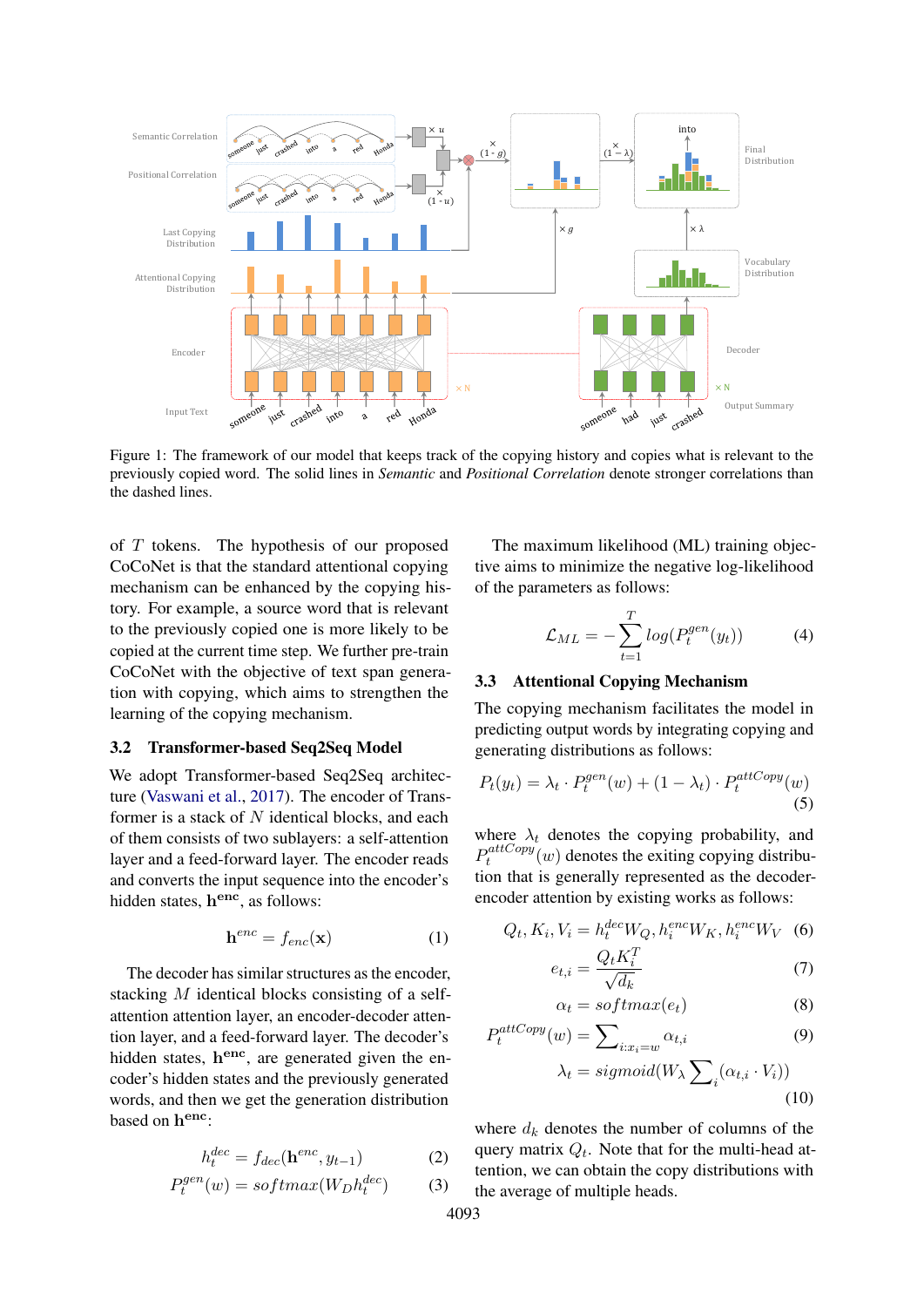#### 3.4 Correlational Copying Mechanism

We propose a correlational copying mechanism that takes advantage of prior copying distributions and, at each time step, explicitly encourages the model to copy the input word that is relevant to the previously copied one. Our hypothesis comes from the observation that a cohesive summary typically has a reasonable language modeling for copying, especially for some important contents. For example, a source word that is relevant to the previously copied one is more likely to be copied at the current time step. As illustrated in Table [1,](#page-0-0) previously copied words "*just crashed*" are indicative for the following copied words "*into a red Honda*". Therefore, we propose to explicitly learn the language modeling for copying. We maintain a correlational copying distribution transferred from the last copying distribution based on the correlation between different source words:

$$
P_t^{coCopy}(w) = \sum_{i:x_i=w} \sum_{j:x_j \in \mathbf{x}} P_{t-1}^{finalCopy}(x_j) \cdot rel_t(x_j, x_i)
$$
\n(11)

$$
(11)
$$

$$
rel_t(x_j, x_i) = u_t \cdot s_{j,i} + (1 - u_t) \cdot p_{j,i} \tag{12}
$$

$$
u_t = sigmoid(W_u Q_t)
$$
\n(13)

where  $P_t^{coCopy}$  $t^{c\alpha C \textit{opy}}(w)$  denotes the correlational copying distribution, and  $P_t^{finalCopy}$  $t^{final\text{Copy}}$  is the final copying distribution to predict output words, served as  $P_t^{\tilde{a}ttCopy}$  $t_t^{outCopy}$  in Equation [5.](#page-2-1)  $rel_t(x_j, x_i)$  denotes the correlation score between source word  $x_j$  and  $x_i$ , integrating semantic correlation  $s_{j,i}$  and positional correlation  $p_{j,i}$ , which we will introduce later. The above process can be regarded as one step of transition in the Markov chain, where the correlation matrix is analogous to the transition matrix. Note that there is no self-transferring for the correlational copy distribution, and thus, the word already obtaining a high copy score will not be copied repetitively.

Then, the correlational copying distribution is used to adjust the current copying distribution, which informs the model of the previously copied one when determining which word to copy now.

 $\ddot{\mathbf{r}}$  in

$$
P_t^{Inac\,opy}(w)
$$
  
=  $g_t \cdot P_t^{attCopy}(w) + (1 - g_t) \cdot P_t^{coCopy}(w)$   
(14)  

$$
g_t = sigmoid(W_g \sum_i (\alpha_{t,i} + P_t^{coCopy}(x_i)) \cdot V_i))
$$
  
(15)

 $P_t^{coCopy}$  $t_t^{ccO Copy}$  is initialized as a zero vector. In the next time step,  $P_t^{finalCopy}$  $t_t^{j}$ <sup>that</sup>  $top$  in Equation [14](#page-3-0) serves as  $P_{t-1}^{finalCopy}$  $t_{t-1}$  in Equation [11.](#page-3-1) In this way, the copying history is maintained recurrently.

#### 3.4.1 Semantic Correlation

[Xu et al.](#page-9-6) [\(2020b\)](#page-9-6) propose to obtain the centrality score for each source word based on the last encoder self-attention layer. Following this work, we represent the semantic correlation between source words by the encoder self-attention weight:

$$
Q_j^E, K_i^E = h_j^{enc} W_Q^E, h_i^{enc} W_K^E \qquad (16)
$$

$$
e_{j,i} = \frac{Q_j^E (K_i^E)^T}{\sqrt{d_k}}\tag{17}
$$

$$
\alpha_j = softmax(e_j) \tag{18}
$$

$$
s_{j,i} = \alpha_{j,i} \tag{19}
$$

### 3.4.2 Positional Correlation

<span id="page-3-1"></span>Inspired by [Yang et al.](#page-9-7) [\(2018\)](#page-9-7), we represent the positional correlation as a Gaussian bias, which considers the relative distances between different source words and range of local context suitable for copying:

$$
p_{j,i} = \frac{1}{\sqrt{2\pi}\delta_j} e^{-\frac{-(pst_j - pst_i)^2}{2\delta_j^2}}
$$
 (20)

$$
\delta_j = \frac{|\mathbf{x}|}{2} sigmoid(W_\delta Q_j)
$$
 (21)

where  $pst<sub>j</sub>$  and  $pst<sub>i</sub>$  denote the positions for source word  $x_j$  and  $x_i$ , respectively.  $\delta_j$  denotes the standard deviation that conditions on the length of the source sequence, i.e., |x|.

Different from [Yang et al.](#page-9-7) [\(2018\)](#page-9-7), we do not apply the predicted central position, because we argue that the information of relative position is strongly associated with the word correlations. In addition, following [Shaw et al.](#page-9-13) [\(2018\)](#page-9-13), we perform a relative distance clipping to improve the generalization of our model.

# 3.5 Correlational Copying Pre-training (CoCoPretrain)

<span id="page-3-0"></span>Pre-training with self-supervised objectives on raw text corpora has demonstrated the effectiveness of a broad range of text generation tasks [\(Song et al.,](#page-9-14) [2019;](#page-9-14) [Dong et al.,](#page-8-10) [2019;](#page-8-10) [Lewis et al.,](#page-8-11) [2020;](#page-8-11) [Zhang](#page-10-1) [et al.,](#page-10-1) [2020\)](#page-10-1). In this paper, we enhance CoCoNet through correlational copying pre-training (CoCo-Pretrain) on text span generation. The process of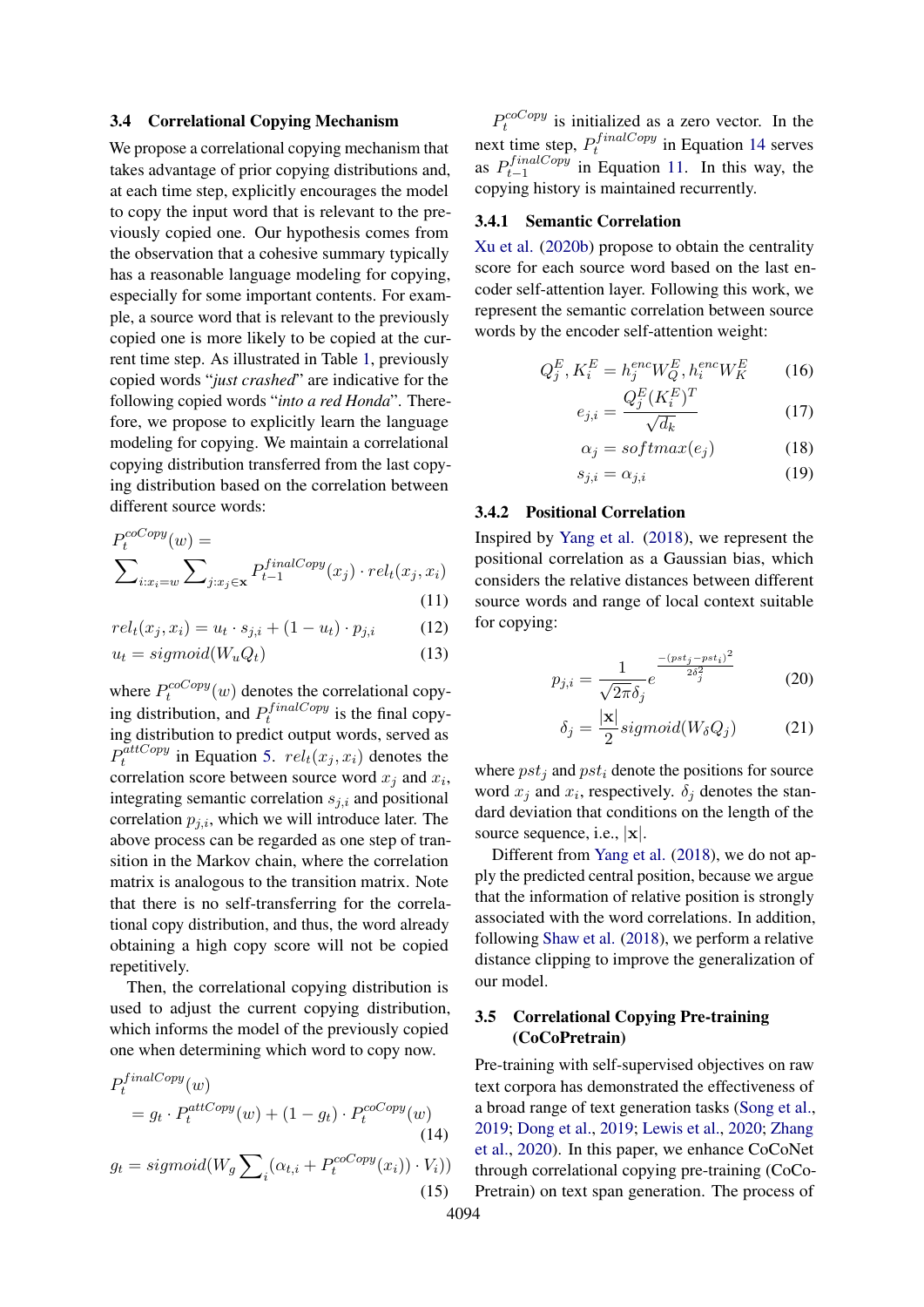<span id="page-4-1"></span>

Figure 2: The process of constructing the pre-training data. Given a piece of text, we divide it into an input span and an output span, and we calculate the overlap score of them by Equation [22.](#page-4-0) The top-K scored span pairs are selected.

constructing the pre-training data suitable for correlational copying is as follows, and an example is shown in Figure [2.](#page-4-1)

We first divide each sequence in the raw corpora into two continuous spans, and the first longer span is used to generate the second in pre-training. We elaborately select the input text span followed by the output span by maximizing the overlap between the input and output. In this way, our CoCoPretrain objective can be also called overlapped text span generation.

As a measure for overlap, we adopt ROUGE F1 score [\(Lin,](#page-8-7) [2004\)](#page-8-7) between the input and output text span. When calculating the ROUGE score, we consider ROUGE-1, ROUGE-2, ROUGE-L, and combinations of them such as:

$$
\lambda_1 \cdot ROUGE-1+\lambda_2 \cdot ROUGE-2 + \lambda_3 \cdot ROUGE-L \quad (22)
$$

Specifically, for fair comparison, we use the same pre-training data as BART [\(Lewis et al.,](#page-8-11) [2020\)](#page-8-11) as our source corpus for CoCoPretrain. We set the length of the input text span and output span to 128 and 32, respectively, After ranking with the ROUGE score, we select the top 20M samples as our final pre-training data.

We believe this data selection strategy towards pre-training can make sure that there are enough output words that can be generated by copying from the input, which resembles the downstream task and learns our proposed correlational copying mechanism better.

# 4 Experiments

# 4.1 Dataset

For downstream applications, we conduct experiments on the news summarization task with CNN/DailyMail dataset and on the dialogue summarization task with SAMSum dataset.

CNN/DailyMail dataset [\(Nallapati et al.,](#page-9-10) [2016\)](#page-9-10) contains 312K news articles paired with multisentence summaries. We use the non-anonymized version used in [See et al.](#page-9-4) [\(2017\)](#page-9-4), which has 287,226 training samples, 13,368 validation samples and 11,490 test samples.

SAMSum dataset [\(Gliwa et al.,](#page-8-12) [2019\)](#page-8-12) contains 16K chat dialogues with manually annotated summaries, splited into 14,732 training samples, 818 validation samples, and 819 test samples. We use the version of the dataset with artificial separator [\(Gliwa et al.,](#page-8-12) [2019\)](#page-8-12), in which utterances are separated with "|".

#### 4.2 Experimental Settings

<span id="page-4-0"></span>For simplicity, we warm-start the model parameters with the publicly released pre-trained BART (large) model<sup>[1](#page-4-2)</sup> with 12 layers in both the encoder and decoder, and the hidden size is 1024. The learning rate is set to 3e-5, and learning decay is applied. We use Adam optimizer with  $\beta_1 = 0.9$ ,  $\beta_1 = 0.999$ , and  $\epsilon = 10^{-8}$ . We use the dropout with a probability of 0.1 and the gradient clipping of 0.1. The hyper-parameters are set to the values used in BART. We use a clipping distance of 16 when computing positional correlation, Our experiments are conducted with 8 NVIDIA A100 GPUs. We continually pre-train our model with CoCoPretrain, which converges within 1M steps using a batch size of 8000. During decoding, we use beam search with a beam size of 4.

#### 4.3 Experimental Results

We evaluate our model with the official ROUGE toolkit [\(Lin,](#page-8-7) [2004\)](#page-8-7). We report the F1 score of ROUGE-1, ROUGE-2, and ROUGE-L. Table [2](#page-5-0) and Table [3](#page-6-0) show the results on CNN/DailyMail and SAMSum dataset, respectively.

# 4.3.1 Results on CNN/DailyMail

The first block in Table [2](#page-5-0) displays the results of models without pre-training.

<span id="page-4-2"></span><sup>1</sup> https://github.com/pytorch/fairseq/tree/master/examples/bart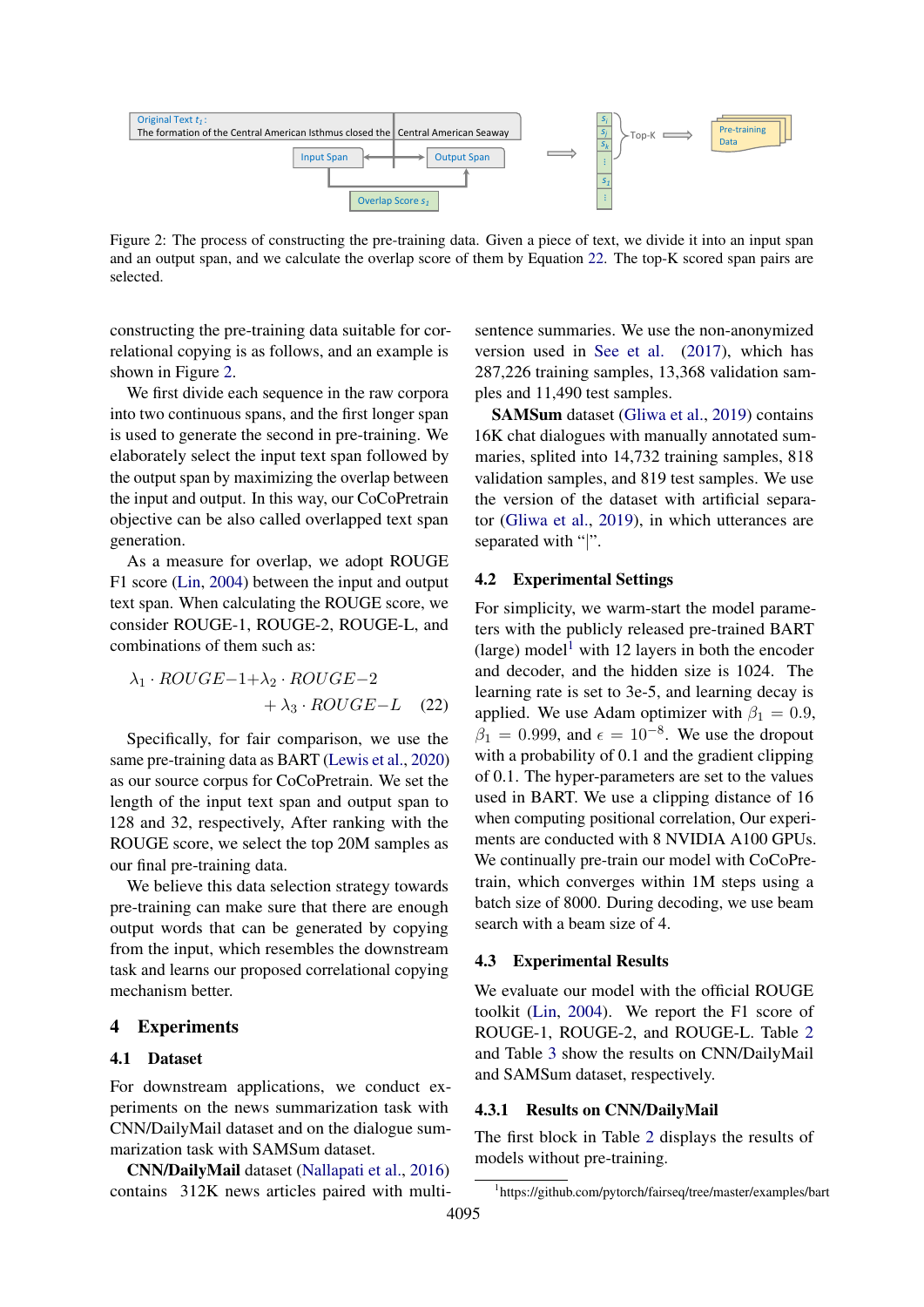<span id="page-5-0"></span>

| <b>Models</b>                | $RG-1$ | $RG-2$ | $RG-L$ |
|------------------------------|--------|--------|--------|
| Methods without Pre-training |        |        |        |
| Lead-3                       | 40.34  | 17.70  | 36.57  |
| PGNet                        | 39.53  | 17.28  | 36.38  |
| <b>DRM</b>                   | 39.87  | 15.82  | 36.90  |
| Bottom-Up                    | 41.22  | 18.68  | 38.34  |
| <b>DCA</b>                   | 41.69  | 19.47  | 37.92  |
| Methods with Pre-training    |        |        |        |
| <b>MASS</b>                  | 41.38  | 19.11  | 38.42  |
| UniLM                        | 43.33  | 20.21  | 40.51  |
| <b>BERTSUMEXTABS</b>         | 42.13  | 19.60  | 39.18  |
| SAGCopy                      | 42.53  | 19.92  | 39.44  |
| <b>PEGASUS</b>               | 44.17  | 21.47  | 41.11  |
| <b>T5</b>                    | 43.52  | 21.55  | 40.69  |
| ProphetNet                   | 44.20  | 21.17  | 41.30  |
| <b>PALM</b>                  | 44.30  | 21.12  | 41.41  |
| <b>BART</b> (Reported)       | 44.16  | 21.28  | 40.90  |
| BART (Our implement)         | 44.12  | 21.21  | 40.85  |
| BART + Cont. Pre-train       | 44.15  | 21.21  | 40.87  |
| Pre-trained Models + Copying |        |        |        |
| BART + AttnCopy              | 44.26  | 21.31  | 40.98  |
| BART + SAGCopy               | 44.31  | 21.35  | 41.00  |
| CoCoNet                      | 44.39  | 21.41  | 41.05  |
| CoCoNet - SemCorrelation     | 44.30  | 21.33  | 41.01  |
| CoCoNet - PosCorrelation     | 44.19  | 21.27  | 40.89  |
| CoCoNet + CoCoPretrain       | 44.50  | 21.55  | 41.24  |

Table 2: ROUGE F1 scores on the CNN/DailyMail dataset. For a fair comparison, we continue pretraining BART with the same pre-training data but without copying mechanism (i.e., BART + Cont. Pretrain).

- Lead-3 baseline that simply selects the first three sentences in the input document.
- **PGNet** [\(See et al.,](#page-9-4) [2017\)](#page-9-4) is a hybrid pointergenerator model applying an attentional copy mechanism.
- **DRM** [\(Paulus et al.,](#page-9-15) [2018\)](#page-9-15) is a deep reinforced model with an intra-attention mechanism.
- Bottom-Up [\(Gehrmann et al.,](#page-8-13) [2018\)](#page-8-13) introduces a content selector that identifies which phrases in the document should be included in the summary. The copying is then constrained to the selected phrases.
- DCA [\(Celikyilmaz et al.,](#page-8-14) [2018\)](#page-8-14) is a reinforcement learning model with deep communicating agents, each of which encodes a subsection of the input text.

The second block are the results of models with pre-training.

- MASS [\(Song et al.,](#page-9-14) [2019\)](#page-9-14) pre-trains the Seq2Seq language model (LM) to predict a span of masked tokens.
- UniLM [\(Dong et al.,](#page-8-10) [2019\)](#page-8-10) unifies bidirectional, unidirectional, and Seq2Seq LM pretraining.
- BERTSUMEXTABS [\(Liu and Lapata,](#page-8-15) [2019\)](#page-8-15) applies BERT in text summarization. It is a two-stage fine-tuned model that first finetunes the encoder on the extractive summarization task and then on the abstractive summarization task.
- SAGCopy [\(Xu et al.,](#page-9-6) [2020b\)](#page-9-6) fine-tunes MASS by incorporating the importance score for source words into the copying module.
- PEGASUS [\(Zhang et al.,](#page-10-1) [2020\)](#page-10-1) adopts gapsentence generation as the pre-training objective.
- T5 [\(Raffel et al.,](#page-9-16) [2020\)](#page-9-16) and BART [\(Lewis](#page-8-11) [et al.,](#page-8-11) [2020\)](#page-8-11) are models with denoising Seq2Seq pre-training.
- ProphetNet [\(Qi et al.,](#page-9-17) [2020\)](#page-9-17) proposes to simultaneously predict the future n-gram at each time step for pre-training.
- **PALM** [\(Bi et al.,](#page-8-9) [2020\)](#page-8-9) incorporates the copy mechanism into the pre-training model.

First, we can find that the models with pretraining outperform most of the models without pre-training, which shows the effectiveness of pretraining. Second, fine-tuning the BART model with attentional copying (i.e.,  $\textbf{BART} + \textbf{AttnCopy}$ ) improve the results over the original BART model we implemented (+ 0.14%/0.10%/0.13% for ROUGE-1/ROUGE-2/ROUGE-L). To evaluate the selfattention guided copy model (SAGCopy) [\(Xu](#page-9-6) [et al.,](#page-9-6) [2020b\)](#page-9-6), we apply the SAGCopy mechanism to the BART model, obtaining superior results over BART (+ 0.19%/0.14%/0.15% for ROUGE-1/ROUGE-2/ROUGE-L). By comparison, the improvement for our proposed CoCoNet model is larger (+ 0.27%/0.20%/0.20% for ROUGE-1/ROUGE-2/ROUGE-L), which proves the necessity of the copying mechanism and superiority of the correlational copying over the attentional copying (paired t-test, p-value<0.05). Third, continue pre-training the CoCoNet model (i.e., CoCoNet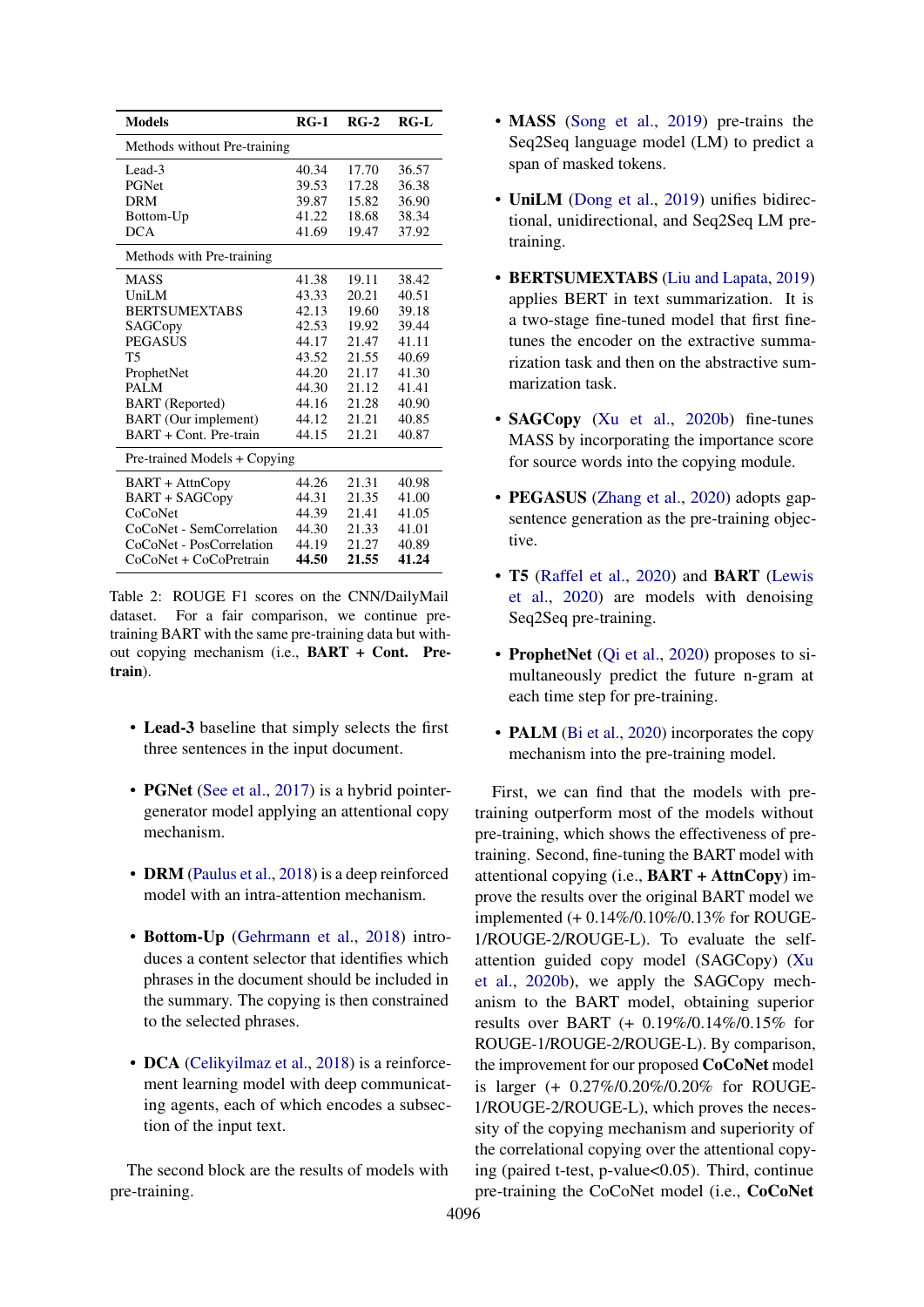+ CoCoPretrain) leads to the best performance (+ 0.38%/0.34%/0.39% for ROUGE-1/ROUGE-2/ROUGE-L over the BART model). When we continue pre-training BART with the same pretraining data but without copying mechanism (i.e., BART + Cont. Pre-train), the result outperforms BART with a small margin, indicating that general pre-training with selected data is not effective, and correlational copying is essential for pretraining. Fourth, we study the effectiveness of semantic and positional correlation between source words (i.e., SemCorrelation and PosCorrelation, respectively), we can observe that semantic and positional correlation are both useful, and depriving positional correlation decreases the performance larger.

# 4.3.2 Results on SAMSum

The results on the SAMSum dataset are shown in Table [3.](#page-6-0)

- Longest-3 takes three longest utterances as the summary.
- Fast Abs RL [\(Chen and Bansal,](#page-8-16) [2018\)](#page-8-16) is a hybrid extractive-abstractive model with the policy-based reinforcement learning.
- TransformerABS [\(Vaswani et al.,](#page-9-5) [2017\)](#page-9-5) is the basic Transformer-based Seq2Seq model without pre-training.
- DynamicConv [\(Wu et al.,](#page-9-18) [2018\)](#page-9-18) is a dynamic convolution model based on lightweight convolutions.
- **D-HGN** [\(Feng et al.,](#page-8-17) [2020\)](#page-8-17) is a dialogue heterogeneous graph network modeling the utterance and commonsense knowledge.
- TGDGA [\(Zhao et al.,](#page-10-2) [2020\)](#page-10-2) is a topic-word guided dialogue method based on the graph attention model.

First, we can find that the models with pretraining outperform the models without pretraining to a significant extent, possibly due to the small size of the dataset. Second, similar to the results on the CNN/DailyMail dataset, the CoCoNet has better performances than attentional copying and self-attention guided copying. Third, continue pre-training the CoCoNet model (i.e., CoCoNet + CoCoPretrain) achieves the best performance (+ 1.15%/1.41%/1.45% for ROUGE-1/ROUGE-2/ROUGE-L over the BART model). We can find

<span id="page-6-0"></span>

| Models                       | <b>RG-1</b> | $RG-2$ | RG-L  |
|------------------------------|-------------|--------|-------|
| Baseline Methods             |             |        |       |
| Longest-3                    | 32.46       | 10.27  | 29.92 |
| PGNet                        | 37.27       | 14.42  | 34.36 |
| Fast Abs RL                  | 41.03       | 16.93  | 39.05 |
| <b>TransformerABS</b>        | 42.37       | 18.44  | 39.27 |
| DynamicConv                  | 45.41       | 20.65  | 41.45 |
| D-HGN                        | 42.03       | 18.07  | 39.56 |
| TGDGA                        | 43.11       | 19.15  | 40.49 |
| <b>BART</b> (Our implement)  | 51.53       | 26.48  | 47.22 |
| BART + Cont. Pre-train       | 51.58       | 26.49  | 47.11 |
| Pre-trained Models + Copying |             |        |       |
| BART + AttnCopy              | 52.03       | 26.69  | 47.55 |
| <b>BART + SAGCopy</b>        | 52.12       | 26.82  | 47.80 |
| CoCoNet                      | 52.28       | 26.97  | 48.14 |
| CoCoNet - SemCorrelation     | 52.21       | 26.87  | 48.01 |
| CoCoNet - PosCorrelation     | 52.16       | 26.79  | 47.94 |
| CoCoNet + CoCoPretrain       | 52.68       | 27.89  | 48.67 |

Table 3: ROUGE (RG) F1 scores on the SAMSum dataset.

that the improvement is larger than that on the CNN/DailyMail dataset. Looking into the datasets, we observe that the copying phenomenon is more common in the SAMSum dataset, with 14.4% of the source words reappearing in the target summary, as opposed to 10.7% in the CNN/DailyMail dataset. Thus, our proposed CoCoNet can work more remarkably on the SAMSum dataset.

### 4.4 Human Evaluation

Since the readability (how easy it is to understand) and informativeness (how much important information is captured) are difficult to measure automatically, three expert annotators are involved to conduct manual evaluation. They rate the readability and the informativeness of 100 instances sampled from the test set on a scale of 1 to 5 (with 5 being the best). Results in Table [4](#page-7-0) show that CoCoNet outperforms PGNet and BART models. For informativeness, CoCoNet receives comparative results as BART, but it shows a significant increase in readability comparing to BART, suggesting that correlational copying mechanism is crucial to reducing reading difficulty.

#### 4.5 Effect of Pre-Training Data Selection

We compare various strategies to select pre-training data according to Equation [22](#page-4-0) with different values of  $\lambda_1$ ,  $\lambda_2$ , and  $\lambda_3$ . The results are shown in Figure [3.](#page-7-1) Note that the y-axes are normalized by the result of strategy only using ROUGE-1.

First, we find that strategies based on ROUGE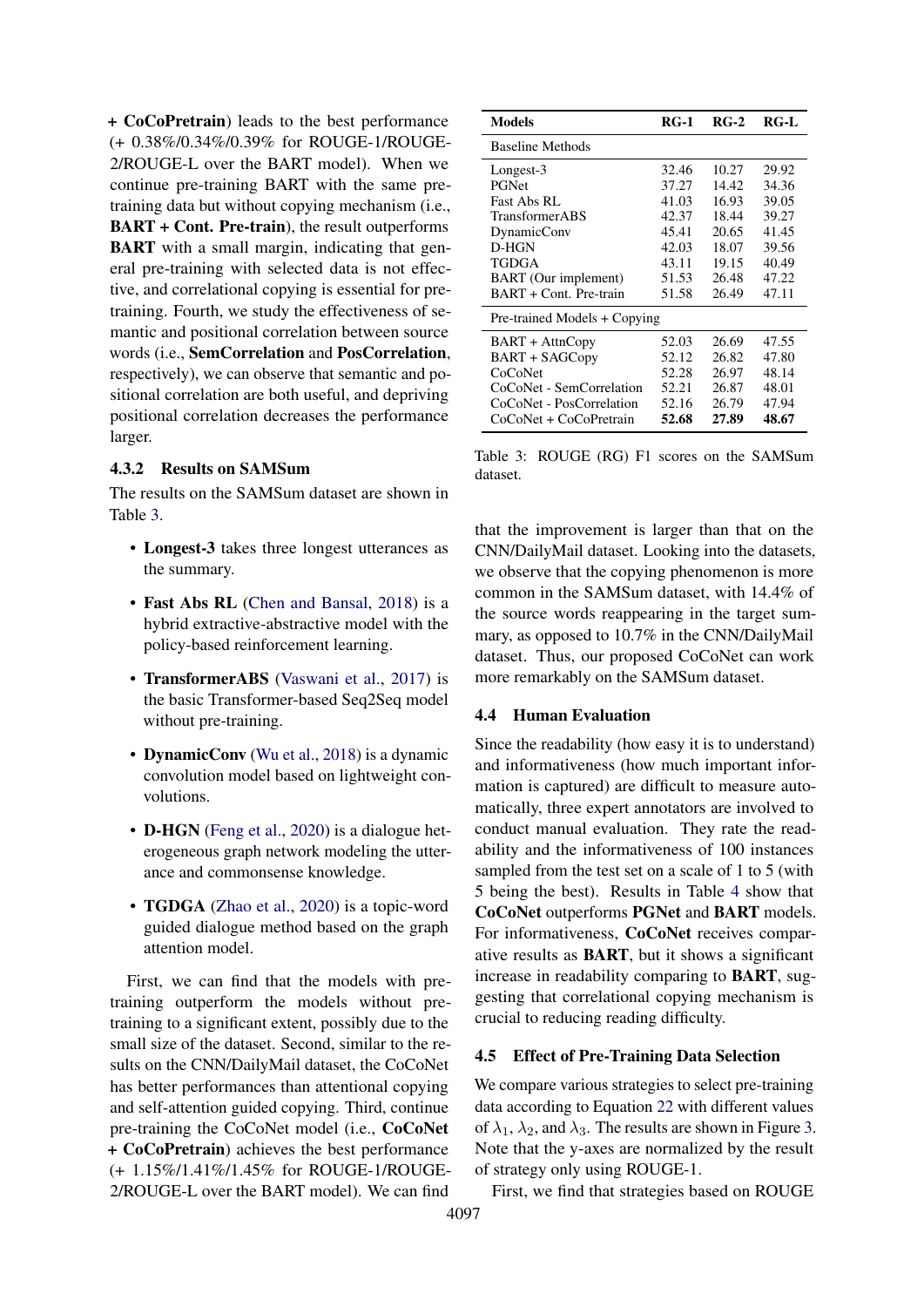<span id="page-7-0"></span>

| CNN/DailyMail          | Informativeness        | Readability |
|------------------------|------------------------|-------------|
| <b>PGNet</b>           | 3.81                   | 3.79        |
| <b>BART</b>            | 3.97                   | 4.18        |
| CoCoNet + CoCoPretrain | 4.01                   | 4.43        |
| SAMSum                 | <b>Informativeness</b> | Readability |
|                        |                        |             |
| <b>PGNet</b>           | 3.78                   | 3.25        |
| <b>BART</b>            | 4.37                   | 4.25        |

Table 4: Human Evaluation. Two-tailed paired t-test  $p$ -value $< 0.01$ .

<span id="page-7-1"></span>

Figure 3: Results of CoCoNet + CoCoPretrain model with different pre-training data selection strategies. "RG" is short for "ROUGE".

are significantly better than Random. Second, among single ROUGE measurements, ROUGE-1 and ROUGE-2 are slightly better than ROUGE-L. Third, combining ROUGE-1 and ROUGE-2 with  $\lambda_1=1$  and  $\lambda_2=2$ " achieves the best performance. We can conclude that fitting strategies for pre-training data selection will benefit downstream summarization tasks, and we adopt "ROUGE-1 + 2 \* ROUGE-2" in our work.

# 4.6 Can Our Model Copy More Accurately?

We have demonstrated that CoCoNet improves the summarization model qualitatively and quantitatively. But has our model learned to copy more accurately (especially for the consecutive copying)? Figure [4](#page-7-2) shows that the summaries generated by our CoCoNet+CoCoPretrain model contain a higher rate of "correct" n-grams (i.e., those that appear both in the input text and reference summary), indicating that learning to copy from the copying history is beneficial to consecutive copies.

On the other hand, we investigate whether our model triggers the over-copying problem (when source words are unnecessarily copied). We find that the average numbers of over-copied words for BART and CoCoNet + CoCoPretrain are 35.29 and 33.19 on CNN/DailyMail, 8.21 and 7.84 on SAMSum, showing that our model can alleviate

<span id="page-7-2"></span>

Figure 4: The rate of correctly copied n-grams.

<span id="page-7-3"></span>

| <b>Dialogue</b>                                         |
|---------------------------------------------------------|
| Ernest: hey Mike, did you park your car on our street?  |
| Mike: no, took it into garage today                     |
| <i>Ernest</i> : ok good                                 |
| <i>Mike</i> : why?                                      |
| Ernest: someone just crashed into a red Honda looking   |
| just like yours                                         |
| Mike: lol lucky me                                      |
| <b>Reference</b>                                        |
| Mike took his car into garage today. Ernest is relieved |
| as someone had just crashed into a red Honda which      |
| looks like Mike's.                                      |
| <b>Result of BART</b>                                   |
| Mike took his car to the garage today. Someone crashed  |
| into his car.                                           |
| <b>Result of CoCoNet</b>                                |
| Mike took his car into the garage today. Someone        |
| crashed into a red Honda looking like his car.          |

Table 5: Case study.

over-copying.

#### 4.7 Case Study

Table [5](#page-7-3) illustrates an example from the SAMSum dataset. BART generates a summary that is contradictory to the dialogue, saying "*Mike's car is crashed*". In fact, the crashed car just looks like Mike's. By contrast, CoCoNet successfully captures the correlation between "*crashed into*" and "*a red Honda looking like*". As a result, CoCoNet copies the correct information (highlighted) from the source text through correlational copying and expresses exactly the same idea as the reference.

#### 5 Conclusion

We propose CoCoNet that can take advantage of prior copying distributions and encourage the decoder to copy the source word that is relevant to the previously copied one. We further enhance the copying ability through pre-training with the objective of text span generation. Our model gains new state-of-the-art results on the news summarization and dialogue summarization tasks.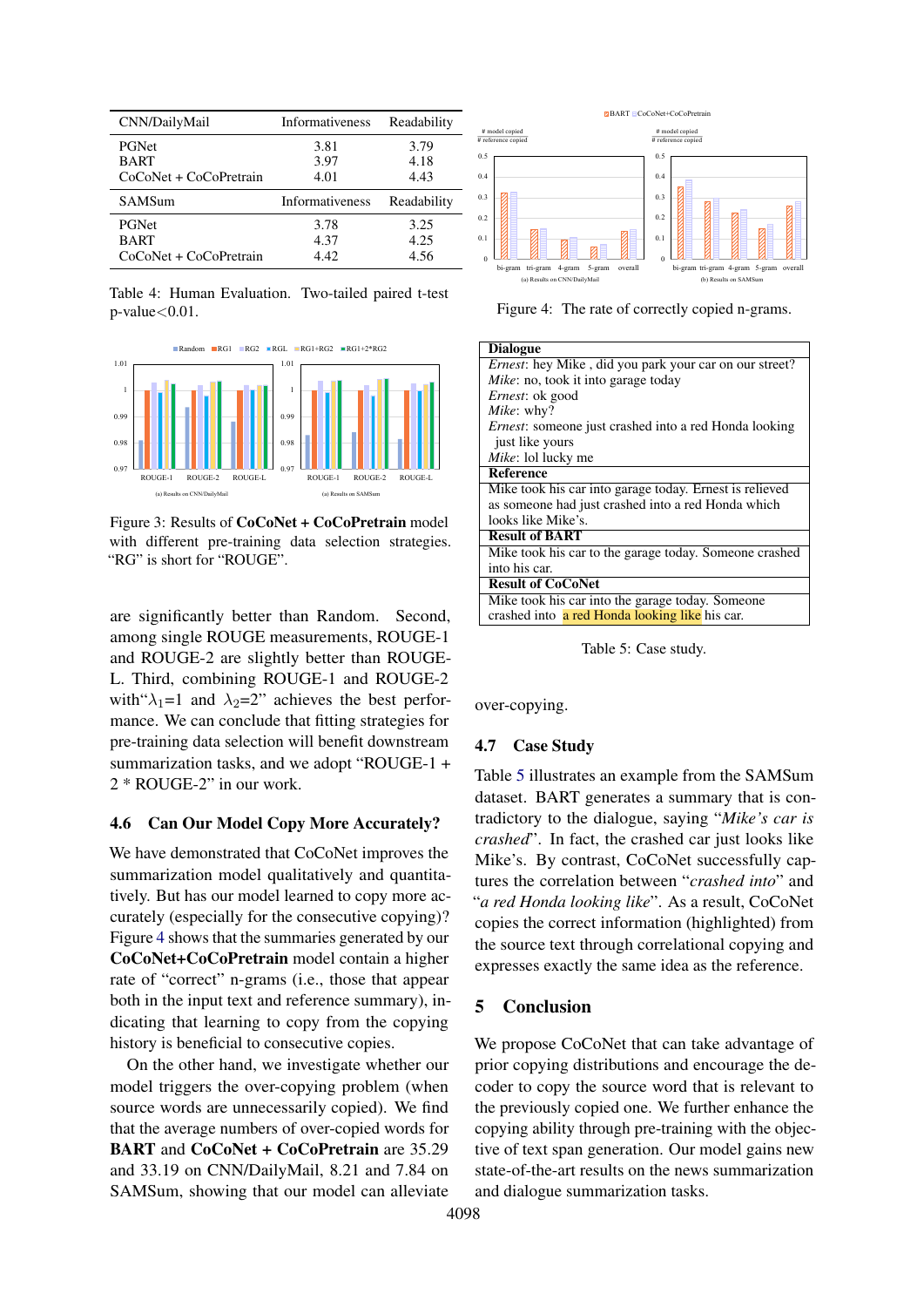#### Acknowledgements

This work was supported by the National Key R&D Program of China under Grant No. 2020AAA0108600.

#### References

- <span id="page-8-9"></span>Bin Bi, Chenliang Li, Chen Wu, Ming Yan, Wei Wang, Songfang Huang, Fei Huang, and Luo Si. 2020. [PALM: Pre-training an autoencod](https://www.aclweb.org/anthology/2020.emnlp-main.700)[ing&autoregressive language model for context](https://www.aclweb.org/anthology/2020.emnlp-main.700)[conditioned generation.](https://www.aclweb.org/anthology/2020.emnlp-main.700) In *Proceedings of the 2020 Conference on Empirical Methods in Natural Language Processing (EMNLP)*, pages 8681–8691.
- <span id="page-8-14"></span>Asli Celikyilmaz, Antoine Bosselut, Xiaodong He, and Yejin Choi. 2018. [Deep communicating agents for](https://doi.org/10.18653/v1/N18-1150) [abstractive summarization.](https://doi.org/10.18653/v1/N18-1150) In *Proceedings of the 2018 Conference of the North American Chapter of the Association for Computational Linguistics: Human Language Technologies, Volume 1 (Long Papers)*, pages 1662–1675, New Orleans, Louisiana.
- <span id="page-8-16"></span>Yen-Chun Chen and Mohit Bansal. 2018. [Fast abstrac](https://doi.org/10.18653/v1/P18-1063)[tive summarization with reinforce-selected sentence](https://doi.org/10.18653/v1/P18-1063) [rewriting.](https://doi.org/10.18653/v1/P18-1063) In *Proceedings of the 56th Annual Meeting of the Association for Computational Linguistics (Volume 1: Long Papers)*, pages 675–686, Melbourne, Australia.
- <span id="page-8-0"></span>Sumit Chopra, Michael Auli, and Alexander M. Rush. 2016. [Abstractive sentence summarization with at](https://doi.org/10.18653/v1/N16-1012)[tentive recurrent neural networks.](https://doi.org/10.18653/v1/N16-1012) In *Proceedings of the 2016 Conference of the North American Chapter of the Association for Computational Linguistics: Human Language Technologies*, pages 93–98, San Diego, California. Association for Computational Linguistics.
- <span id="page-8-10"></span>Li Dong, Nan Yang, Wenhui Wang, Furu Wei, Xiaodong Liu, Yu Wang, Jianfeng Gao, Ming Zhou, and Hsiao-Wuen Hon. 2019. [Unified language](https://proceedings.neurips.cc/paper/2019/file/c20bb2d9a50d5ac1f713f8b34d9aac5a-Paper.pdf) [model pre-training for natural language understand](https://proceedings.neurips.cc/paper/2019/file/c20bb2d9a50d5ac1f713f8b34d9aac5a-Paper.pdf)[ing and generation.](https://proceedings.neurips.cc/paper/2019/file/c20bb2d9a50d5ac1f713f8b34d9aac5a-Paper.pdf) In *Advances in Neural Information Processing Systems*, volume 32.
- <span id="page-8-17"></span>Xiachong Feng, Xiaocheng Feng, Bing Qin, and Ting Liu. 2020. [Incorporating commonsense knowl](https://arxiv.org/abs/2010.10044)[edge into abstractive dialogue summarization via](https://arxiv.org/abs/2010.10044) [heterogeneous graph networks.](https://arxiv.org/abs/2010.10044) *arXiv preprint arXiv:2010.10044*.
- <span id="page-8-13"></span>Sebastian Gehrmann, Yuntian Deng, and Alexander Rush. 2018. [Bottom-up abstractive summarization.](https://doi.org/10.18653/v1/D18-1443) In *Proceedings of the 2018 Conference on Empirical Methods in Natural Language Processing*, pages 4098–4109, Brussels, Belgium.
- <span id="page-8-12"></span>Bogdan Gliwa, Iwona Mochol, Maciej Biesek, and Aleksander Wawer. 2019. [SAMSum corpus: A](https://doi.org/10.18653/v1/D19-5409) [human-annotated dialogue dataset for abstractive](https://doi.org/10.18653/v1/D19-5409) [summarization.](https://doi.org/10.18653/v1/D19-5409) In *Proceedings of the 2nd Workshop on New Frontiers in Summarization*, pages 70–79, Hong Kong, China.
- <span id="page-8-6"></span>Jiatao Gu, Zhengdong Lu, Hang Li, and Victor O.K. Li. 2016. [Incorporating copying mechanism in](https://doi.org/10.18653/v1/P16-1154) [sequence-to-sequence learning.](https://doi.org/10.18653/v1/P16-1154) In *Proceedings of the 54th Annual Meeting of the Association for Computational Linguistics (Volume 1: Long Papers)*, pages 1631–1640, Berlin, Germany.
- <span id="page-8-5"></span>Caglar Gulcehre, Sungjin Ahn, Ramesh Nallapati, Bowen Zhou, and Yoshua Bengio. 2016. [Pointing](https://doi.org/10.18653/v1/P16-1014) [the unknown words.](https://doi.org/10.18653/v1/P16-1014) In *Proceedings of the 54th Annual Meeting of the Association for Computational Linguistics (Volume 1: Long Papers)*, pages 140– 149, Berlin, Germany.
- <span id="page-8-11"></span>Mike Lewis, Yinhan Liu, Naman Goyal, Marjan Ghazvininejad, Abdelrahman Mohamed, Omer Levy, Veselin Stoyanov, and Luke Zettlemoyer. 2020. [BART: Denoising sequence-to-sequence pre](https://doi.org/10.18653/v1/2020.acl-main.703)[training for natural language generation, translation,](https://doi.org/10.18653/v1/2020.acl-main.703) [and comprehension.](https://doi.org/10.18653/v1/2020.acl-main.703) In *Proceedings of the 58th Annual Meeting of the Association for Computational Linguistics*, pages 7871–7880, Online.
- <span id="page-8-3"></span>Haoran Li, Peng Yuan, Song Xu, Youzheng Wu, Xiaodong He, and Bowen Zhou. 2020a. [Aspect-aware](https://ojs.aaai.org/index.php/AAAI/article/view/6332) [multimodal summarization for chinese e-commerce](https://ojs.aaai.org/index.php/AAAI/article/view/6332) [products.](https://ojs.aaai.org/index.php/AAAI/article/view/6332) In *Proceedings of the AAAI Conference on Artificial Intelligence*, pages 8188–8195.
- <span id="page-8-1"></span>Haoran Li, Junnan Zhu, Jiajun Zhang, and Chengqing Zong. 2018. [Ensure the correctness of the summary:](https://aclanthology.org/C18-1121) [Incorporate entailment knowledge into abstractive](https://aclanthology.org/C18-1121) [sentence summarization.](https://aclanthology.org/C18-1121) In *Proceedings of the 27th International Conference on Computational Linguistics*, pages 1430–1441, Santa Fe, New Mexico, USA. Association for Computational Linguistics.
- <span id="page-8-4"></span>Haoran Li, Junnan Zhu, Jiajun Zhang, Chengqing Zong, and Xiaodong He. 2020b. [Keywords-guided](https://ojs.aaai.org/index.php/AAAI/article/view/6333) [abstractive sentence summarization.](https://ojs.aaai.org/index.php/AAAI/article/view/6333) In *Proceedings of the AAAI Conference on Artificial Intelligence*, pages 8196–8203.
- <span id="page-8-2"></span>Junjie Li, Haoran Li, and Chengqing Zong. 2019. [To](https://ojs.aaai.org/index.php/AAAI/article/view/4640)[wards personalized review summarization via user](https://ojs.aaai.org/index.php/AAAI/article/view/4640)[aware sequence network.](https://ojs.aaai.org/index.php/AAAI/article/view/4640) In *Proceedings of the AAAI Conference on Artificial Intelligence*, pages 6690–6697.
- <span id="page-8-7"></span>Chin-Yew Lin. 2004. [ROUGE: A package for auto](https://www.aclweb.org/anthology/W04-1013)[matic evaluation of summaries.](https://www.aclweb.org/anthology/W04-1013) In *Text Summarization Branches Out*, pages 74–81, Barcelona, Spain.
- <span id="page-8-15"></span>Yang Liu and Mirella Lapata. 2019. [Text summariza](https://doi.org/10.18653/v1/D19-1387)[tion with pretrained encoders.](https://doi.org/10.18653/v1/D19-1387) In *Proceedings of the 2019 Conference on Empirical Methods in Natural Language Processing and the 9th International Joint Conference on Natural Language Processing (EMNLP-IJCNLP)*, pages 3730–3740, Hong Kong, China.
- <span id="page-8-8"></span>Thang Luong, Ilya Sutskever, Quoc Le, Oriol Vinyals, and Wojciech Zaremba. 2015. [Addressing the rare](https://doi.org/10.3115/v1/P15-1002)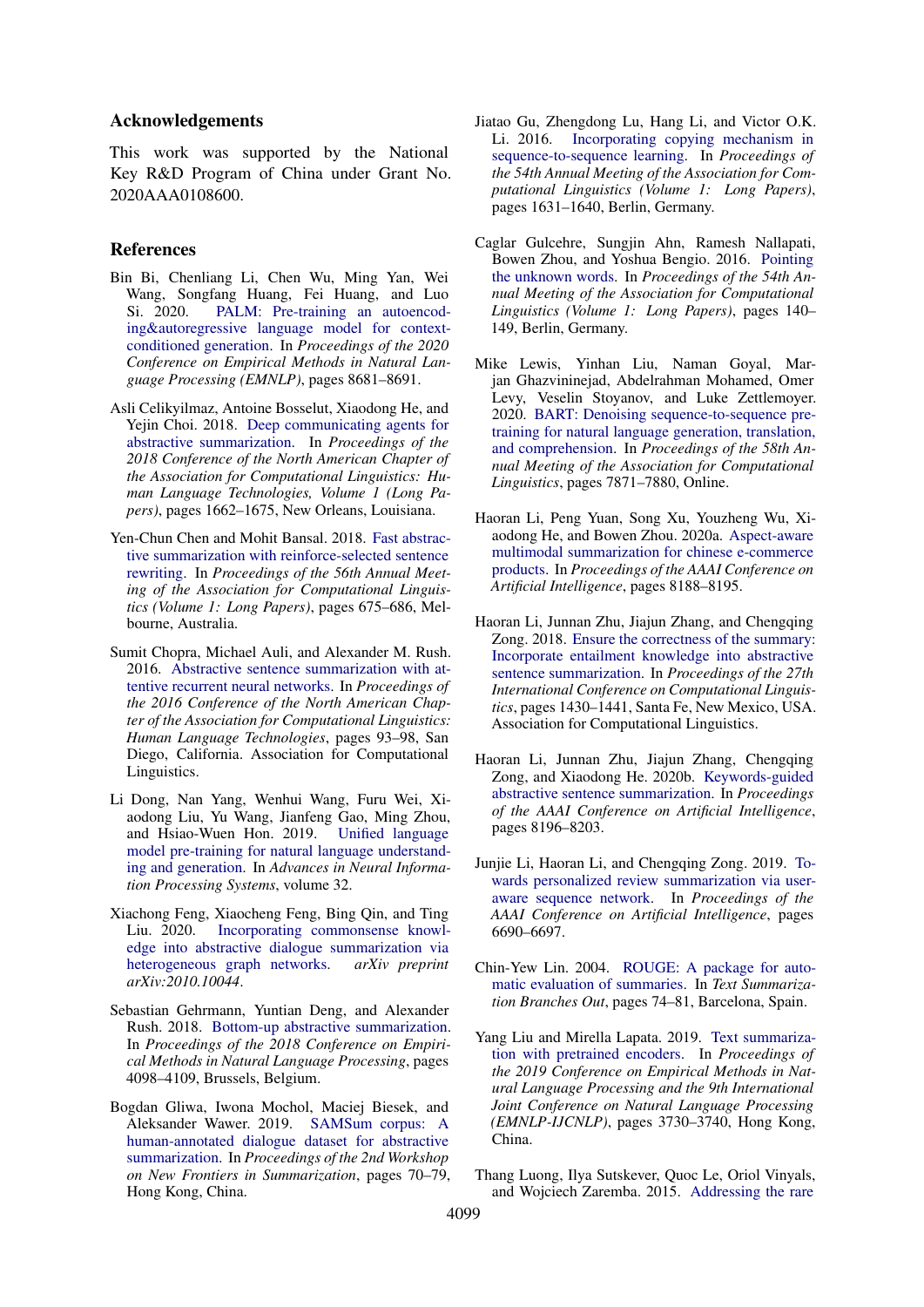[word problem in neural machine translation.](https://doi.org/10.3115/v1/P15-1002) In *Proceedings of the 53rd Annual Meeting of the Association for Computational Linguistics and the 7th International Joint Conference on Natural Language Processing (Volume 1: Long Papers)*, pages 11–19, Beijing, China.

- <span id="page-9-10"></span>Ramesh Nallapati, Bowen Zhou, Cicero dos Santos, Caglar Gulcehre, and Bing Xiang. 2016. [Abstrac](https://doi.org/10.18653/v1/K16-1028)[tive text summarization using sequence-to-sequence](https://doi.org/10.18653/v1/K16-1028) [rnns and beyond.](https://doi.org/10.18653/v1/K16-1028) In *Proceedings of The 20th SIGNLL Conference on Computational Natural Language Learning*, pages 280–290, Berlin, Germany.
- <span id="page-9-15"></span>Romain Paulus, Caiming Xiong, and Richard Socher. 2018. [A deep reinforced model for abstractive sum](https://openreview.net/forum?id=HkAClQgA-)[marization.](https://openreview.net/forum?id=HkAClQgA-) In *International Conference on Learning Representations*.
- <span id="page-9-17"></span>Weizhen Qi, Yu Yan, Yeyun Gong, Dayiheng Liu, Nan Duan, Jiusheng Chen, Ruofei Zhang, and Ming Zhou. 2020. [ProphetNet: Predicting future n-gram](https://doi.org/10.18653/v1/2020.findings-emnlp.217) [for sequence-to-SequencePre-training.](https://doi.org/10.18653/v1/2020.findings-emnlp.217) In *Findings of the Association for Computational Linguistics: EMNLP 2020*, pages 2401–2410, Online.
- <span id="page-9-16"></span>Colin Raffel, Noam Shazeer, Adam Roberts, Katherine Lee, Sharan Narang, Michael Matena, Yanqi Zhou, Wei Li, and Peter J. Liu. 2020. [Exploring](http://jmlr.org/papers/v21/20-074.html) [the limits of transfer learning with a unified text-to](http://jmlr.org/papers/v21/20-074.html)[text transformer.](http://jmlr.org/papers/v21/20-074.html) *Journal of Machine Learning Research*, 21(140):1–67.
- <span id="page-9-0"></span>Alexander M. Rush, Sumit Chopra, and Jason Weston. 2015. [A neural attention model for abstractive sen](https://doi.org/10.18653/v1/D15-1044)[tence summarization.](https://doi.org/10.18653/v1/D15-1044) In *Proceedings of the 2015 Conference on Empirical Methods in Natural Language Processing*, pages 379–389, Lisbon, Portugal. Association for Computational Linguistics.
- <span id="page-9-9"></span>Baskaran Sankaran, Haitao Mi, Yaser Al-Onaizan, and Abe Ittycheriah. 2016. [Temporal attention model](https://arxiv.org/abs/1608.02927) [for neural machine translation.](https://arxiv.org/abs/1608.02927) *arXiv preprint arXiv:1608.02927*.
- <span id="page-9-4"></span>Abigail See, Peter J. Liu, and Christopher D. Manning. 2017. [Get to the point: Summarization with pointer](https://doi.org/10.18653/v1/P17-1099)[generator networks.](https://doi.org/10.18653/v1/P17-1099) In *Proceedings of the 55th Annual Meeting of the Association for Computational Linguistics (Volume 1: Long Papers)*, pages 1073– 1083, Vancouver, Canada.
- <span id="page-9-13"></span>Peter Shaw, Jakob Uszkoreit, and Ashish Vaswani. 2018. [Self-attention with relative position represen](https://doi.org/10.18653/v1/N18-2074)[tations.](https://doi.org/10.18653/v1/N18-2074) In *Proceedings of the 2018 Conference of the North American Chapter of the Association for Computational Linguistics: Human Language Technologies, Volume 2 (Short Papers)*, pages 464–468, New Orleans, Louisiana.
- <span id="page-9-14"></span>Kaitao Song, Xu Tan, Tao Qin, Jianfeng Lu, and Tie-Yan Liu. 2019. [MASS: Masked sequence to se](http://proceedings.mlr.press/v97/song19d.html)[quence pre-training for language generation.](http://proceedings.mlr.press/v97/song19d.html) In *International Conference on Machine Learning*, pages 5926–5936.
- <span id="page-9-12"></span>Zhaopeng Tu, Zhengdong Lu, Yang Liu, Xiaohua Liu, and Hang Li. 2016. [Modeling coverage for neural](https://doi.org/10.18653/v1/P16-1008) [machine translation.](https://doi.org/10.18653/v1/P16-1008) In *Proceedings of the 54th Annual Meeting of the Association for Computational Linguistics (Volume 1: Long Papers)*, pages 76–85, Berlin, Germany.
- <span id="page-9-5"></span>Ashish Vaswani, Noam Shazeer, Niki Parmar, Jakob Uszkoreit, Llion Jones, Aidan N Gomez, Łukasz Kaiser, and Illia Polosukhin. 2017. [Attention is all](https://dl.acm.org/doi/pdf/10.5555/3295222.3295349) [you need.](https://dl.acm.org/doi/pdf/10.5555/3295222.3295349) In *Proceedings of the 31st International Conference on Neural Information Processing Systems*, pages 6000–6010.
- <span id="page-9-8"></span>Oriol Vinyals, Meire Fortunato, and Navdeep Jaitly. 2015. [Pointer networks.](https://dl.acm.org/doi/abs/10.5555/2969442.2969540) In *Proceedings of the 28th International Conference on Neural Information Processing Systems-Volume 2*, pages 2692– 2700.
- <span id="page-9-18"></span>Felix Wu, Angela Fan, Alexei Baevski, Yann Dauphin, and Michael Auli. 2018. [Pay less attention with](https://openreview.net/forum?id=SkVhlh09tX) [lightweight and dynamic convolutions.](https://openreview.net/forum?id=SkVhlh09tX) In *International Conference on Learning Representations*.
- <span id="page-9-11"></span>Kelvin Xu, Jimmy Lei Ba, Ryan Kiros, Kyunghyun Cho, Aaron Courville, Ruslan Salakhutdinov, Richard S Zemel, and Yoshua Bengio. 2015. [Show,](http://proceedings.mlr.press/v37/xuc15) [attend and tell: neural image caption generation with](http://proceedings.mlr.press/v37/xuc15) [visual attention.](http://proceedings.mlr.press/v37/xuc15) In *Proceedings of the 32nd International Conference on International Conference on Machine Learning-Volume 37*, pages 2048–2057.
- <span id="page-9-2"></span>Song Xu, Haoran Li, Peng Yuan, Youzheng Wu, Xiaodong He, and Bowen Zhou. 2020a. [Self-attention](https://doi.org/10.18653/v1/2020.acl-main.125) [guided copy mechanism for abstractive summariza](https://doi.org/10.18653/v1/2020.acl-main.125)[tion.](https://doi.org/10.18653/v1/2020.acl-main.125) In *Proceedings of the 58th Annual Meeting of the Association for Computational Linguistics*, pages 1355–1362, Online. Association for Computational Linguistics.
- <span id="page-9-6"></span>Song Xu, Haoran Li, Peng Yuan, Youzheng Wu, Xiaodong He, and Bowen Zhou. 2020b. [Self-attention](https://doi.org/10.18653/v1/2020.acl-main.125) [guided copy mechanism for abstractive summariza](https://doi.org/10.18653/v1/2020.acl-main.125)[tion.](https://doi.org/10.18653/v1/2020.acl-main.125) In *Proceedings of the 58th Annual Meeting of the Association for Computational Linguistics*, pages 1355–1362, Online.
- <span id="page-9-7"></span>Baosong Yang, Zhaopeng Tu, Derek F. Wong, Fandong Meng, Lidia S. Chao, and Tong Zhang. 2018. [Mod](https://doi.org/10.18653/v1/D18-1475)[eling localness for self-attention networks.](https://doi.org/10.18653/v1/D18-1475) In *Proceedings of the 2018 Conference on Empirical Methods in Natural Language Processing*, pages 4449– 4458, Brussels, Belgium.
- <span id="page-9-3"></span>Peng Yuan, Haoran Li, Song Xu, Youzheng Wu, Xiaodong He, and Bowen Zhou. 2020. [On the faith](https://doi.org/10.18653/v1/2020.coling-main.502)[fulness for E-commerce product summarization.](https://doi.org/10.18653/v1/2020.coling-main.502) In *Proceedings of the 28th International Conference on Computational Linguistics*, pages 5712–5717, Barcelona, Spain (Online). International Committee on Computational Linguistics.
- <span id="page-9-1"></span>Jiajun Zhang, Yang Zhao, Haoran Li, and Chengqing Zong. 2018. [Attention with sparsity regularization](https://ieeexplore.ieee.org/abstract/document/8550728)